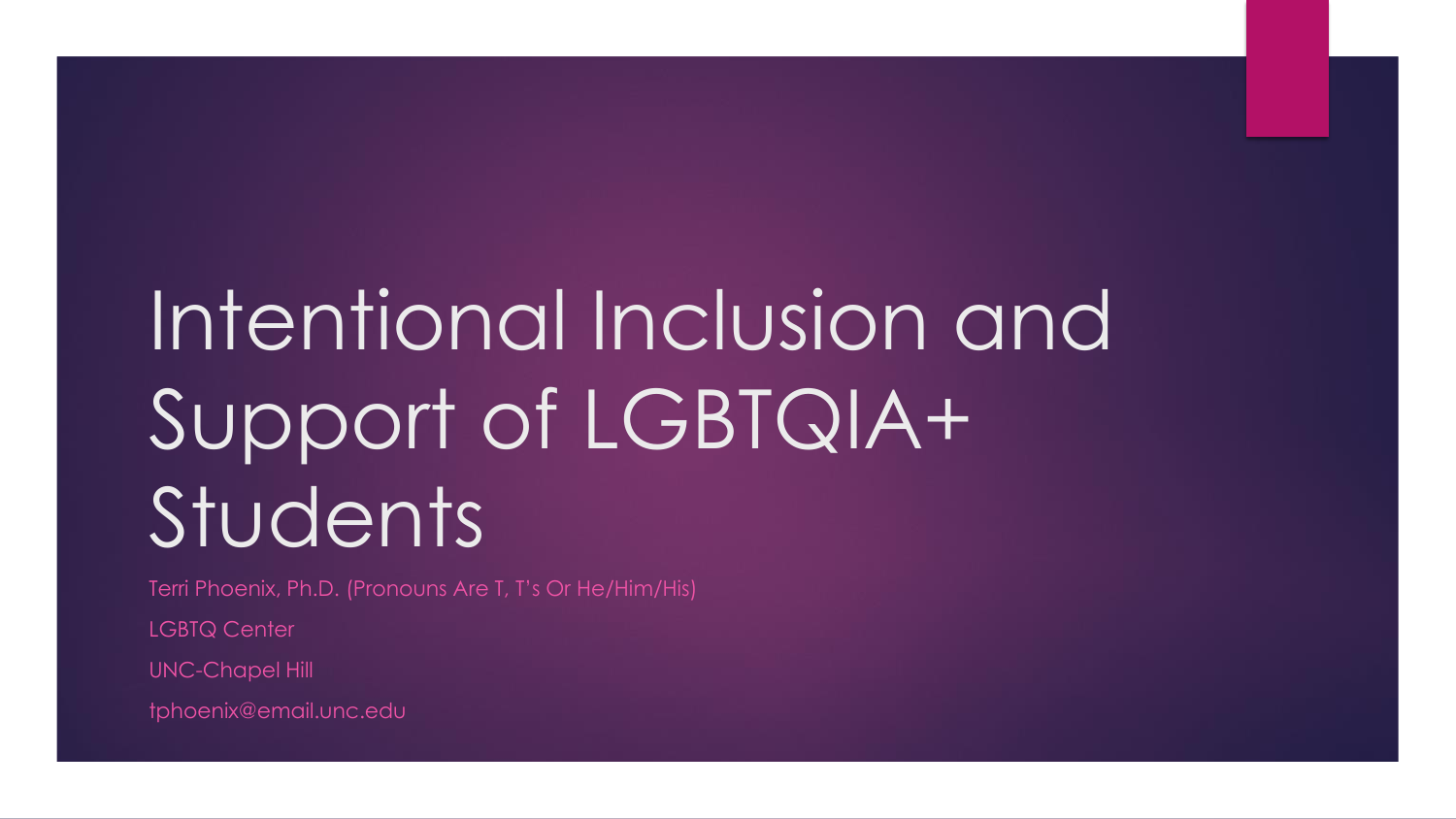#### Agenda

#### Basic Terminology

LGBTQIA+ Student Experiences

Strategies for Inclusion

Resources

Questions and Crowdsourcing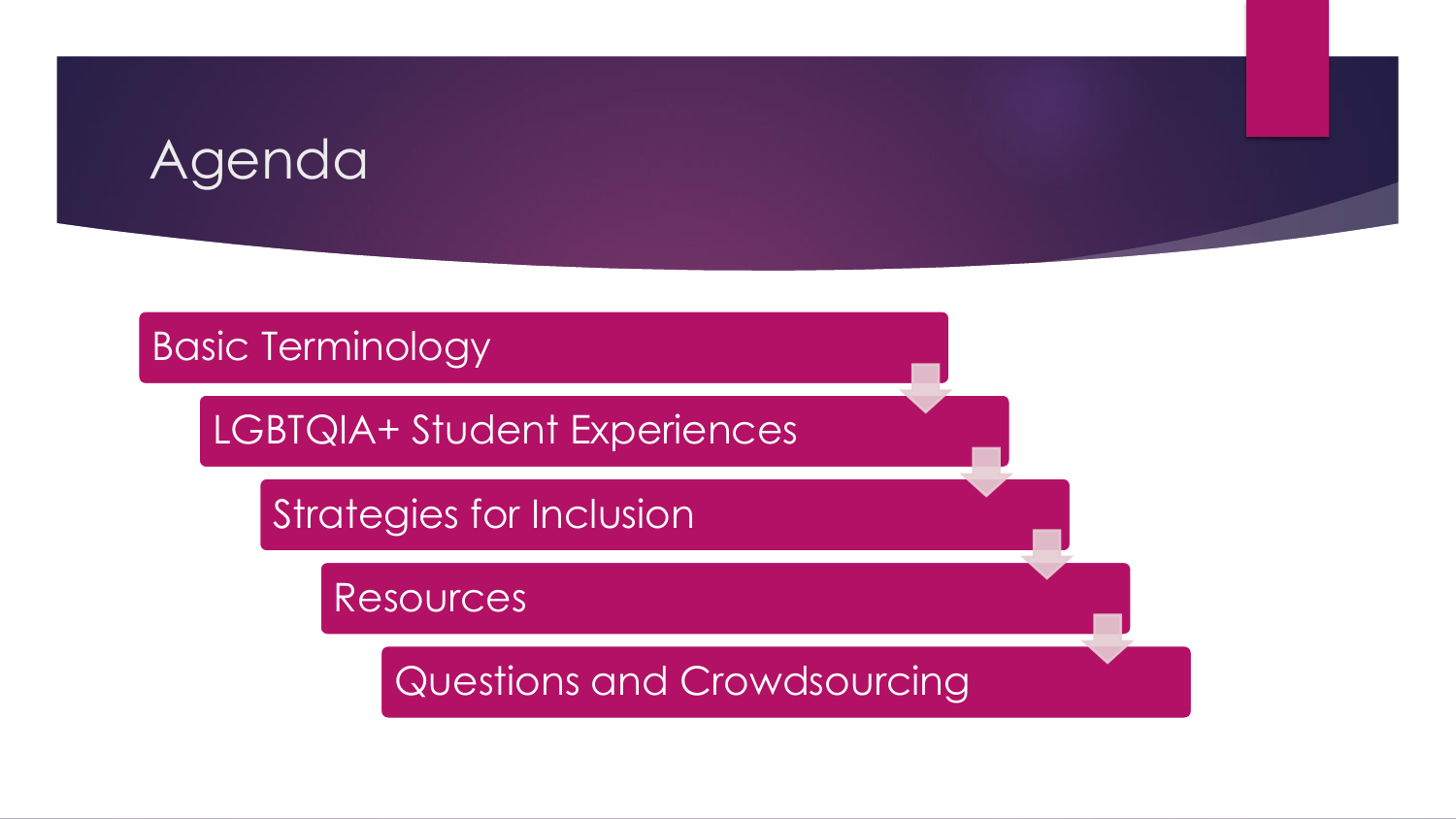#### Poll Everywhere

#### **Enter your questions at: [http://www.PollEv.com/TERRIPHOENIX763](http://www.pollev.com/TERRIPHOENIX763)**

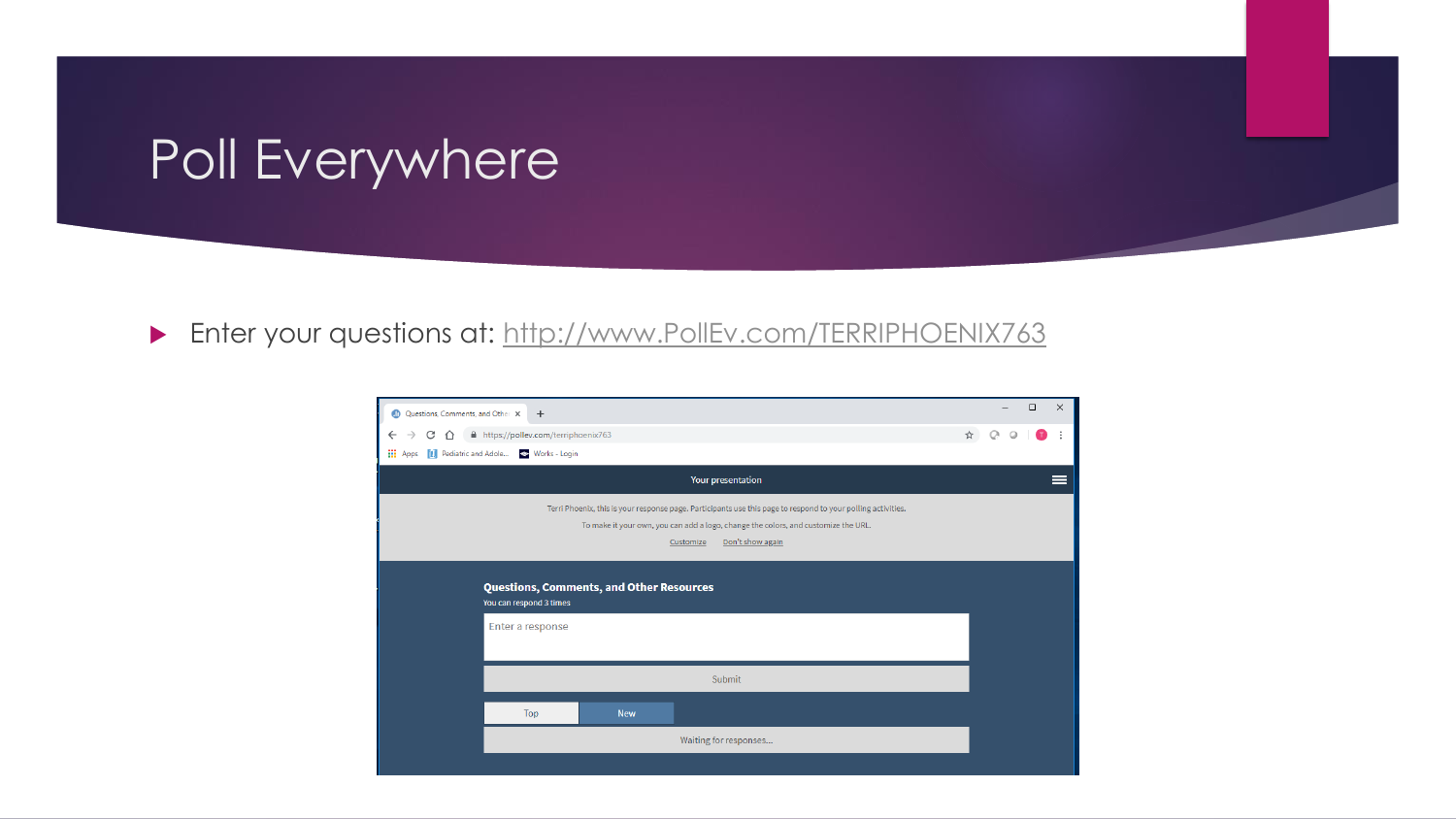- Assigned Sex at Birth
- ▶ Gender Identity
- Gender Expression
- Sexual Orientation
- **Romantic Orientation**
- Cisgender
- Gender Binary
- $\blacktriangleright$  Heterosexism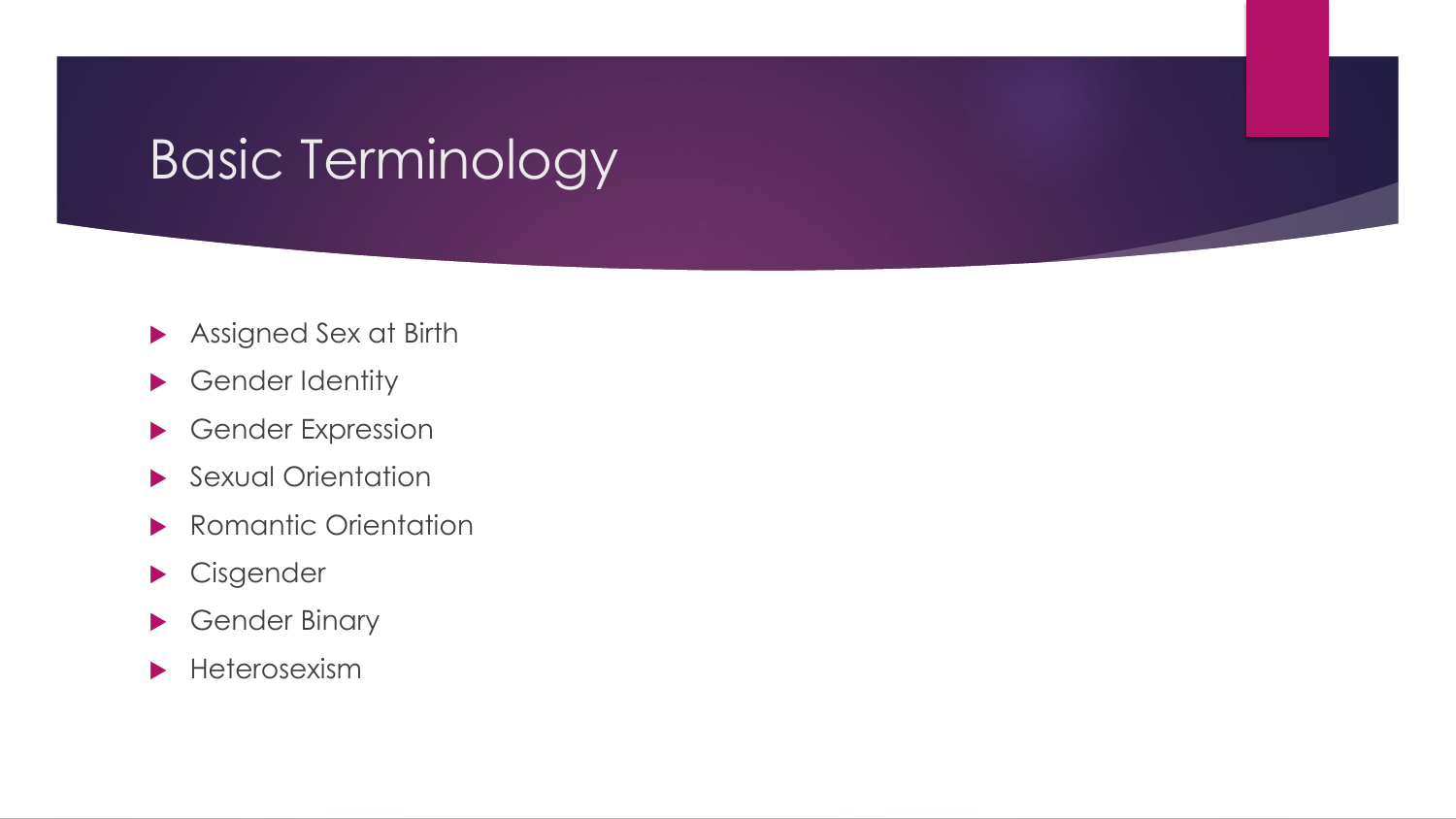- **Assigned Sex at Birth**—the assignment at birth of male or female based primarily upon external genitalia
- **Gender Identity**—internal sense of self in terms of gender
- **Gender Expression**—someone's external appearance, mannerisms, or behaviors. May or may not be an intentional communication of one's gender identity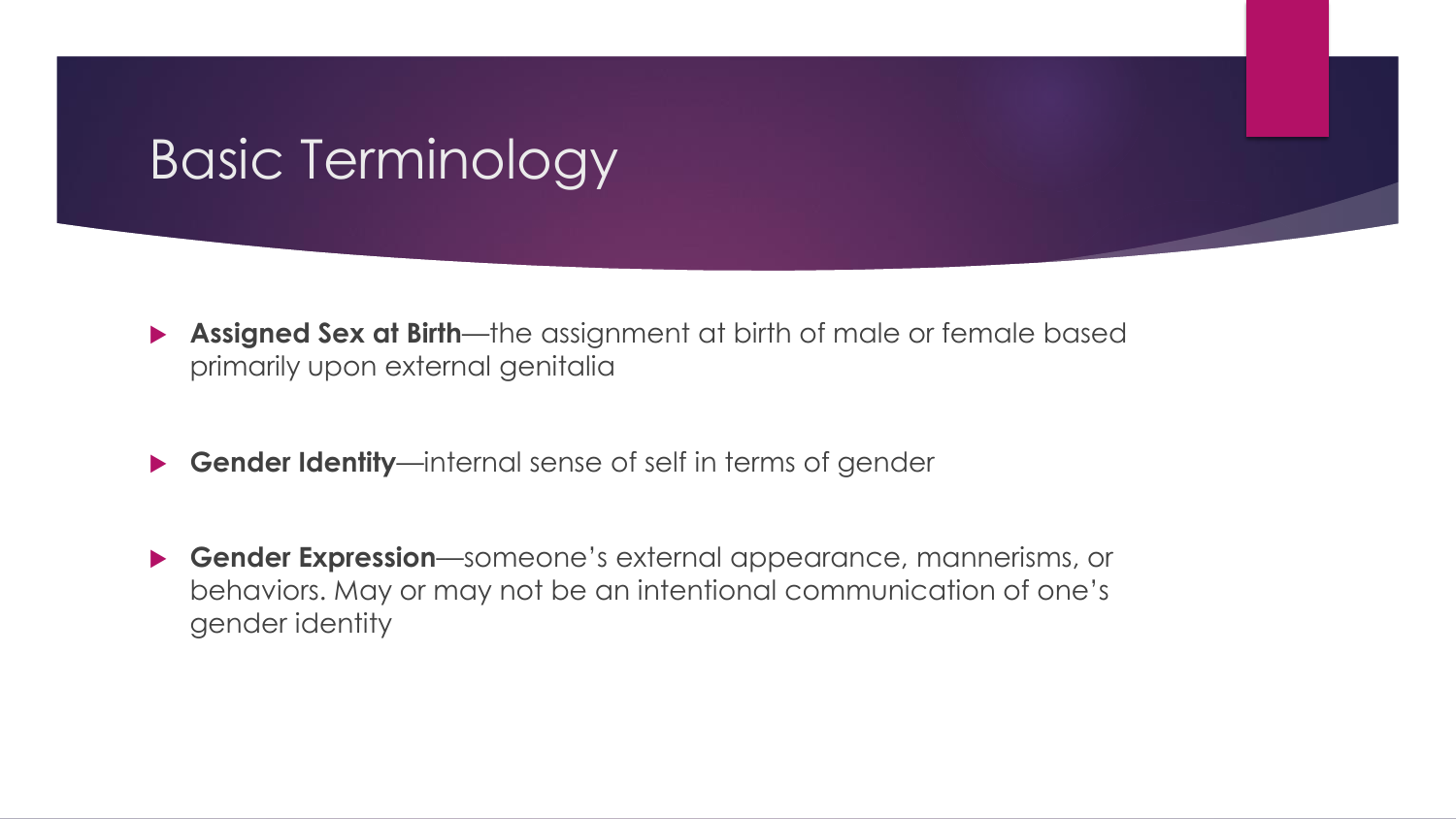- **Sexual orientation**—refers to a person's openness to being sexually attracted to someone of the same sex, different sex, or irrespective of sex. Desire, behavior, identity are three components.
- **Romantic orientation**—refers to a person's pattern of romantic attraction based on a person's gender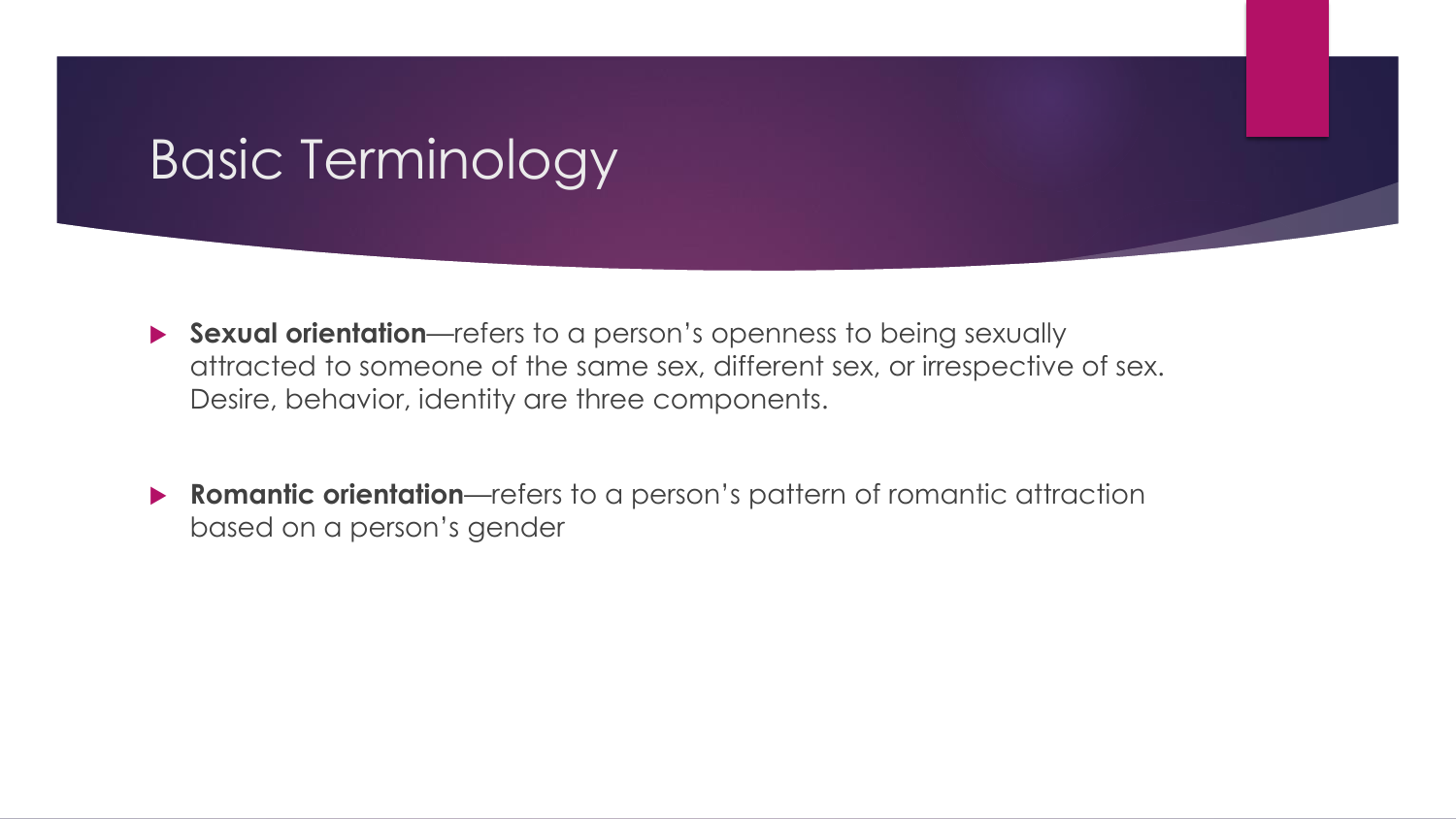- **Cisgender—**term to describe someone whose ASAB corresponds with their gender identity
- **Gender binary**—the classification of sex and gender into two distinct, opposite, and disconnected forms of masculine and feminine.
- **Heterosexism**—the societal and institutional privileging of heterosexuality as the norm; the assumption that everyone is heterosexual.
	- **Institutional or Interpersonal**
	- Intentional or Unintentional
	- Subtle or Overt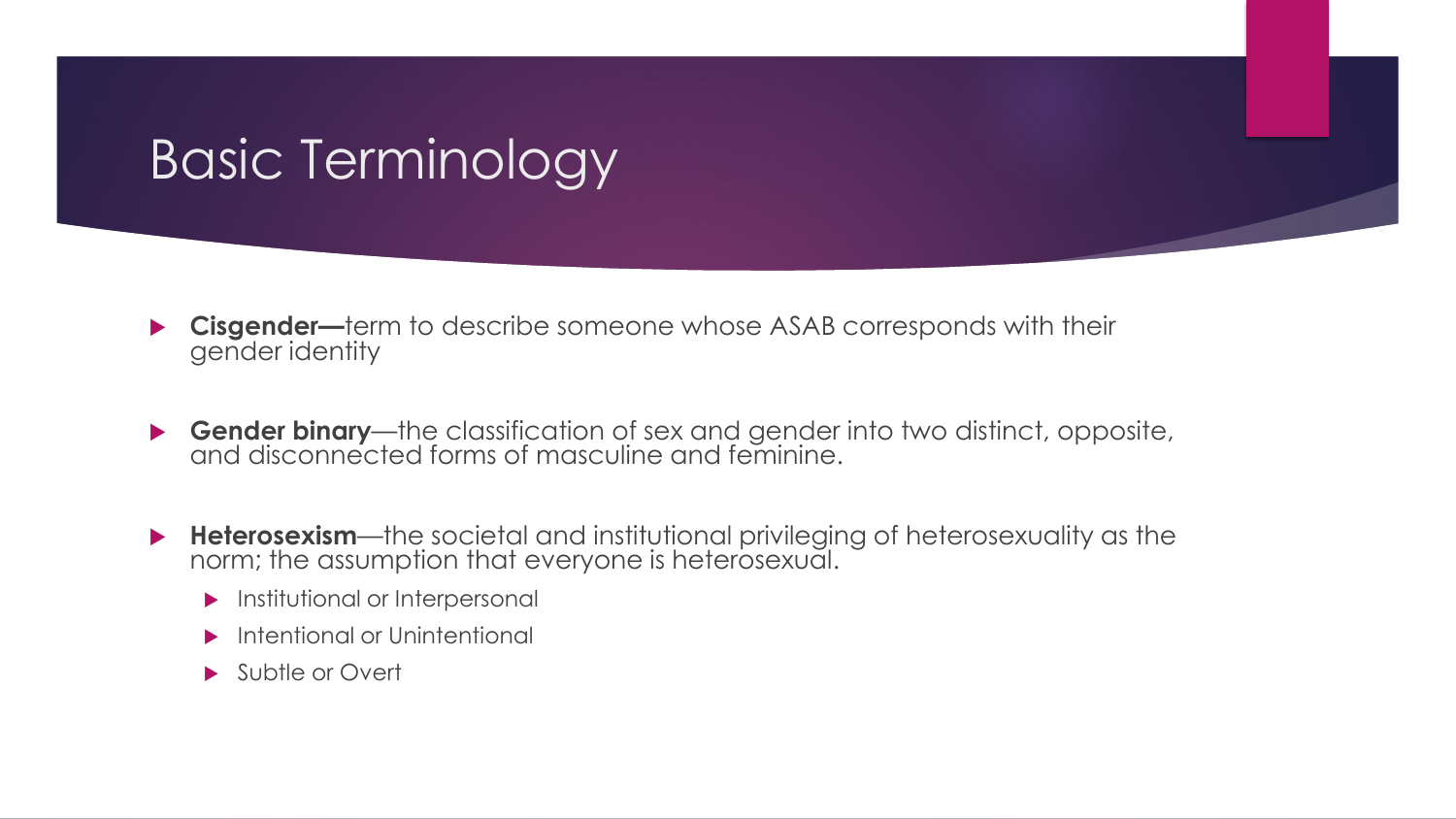- ▶ 2017 GLSEN Climate Survey
	- Conducted online
	- Outreach through national, regional, and local organizations
	- ▶ 23,001 students aged 13-21
	- All 50 states, Washington DC, and 5 U.S. territories.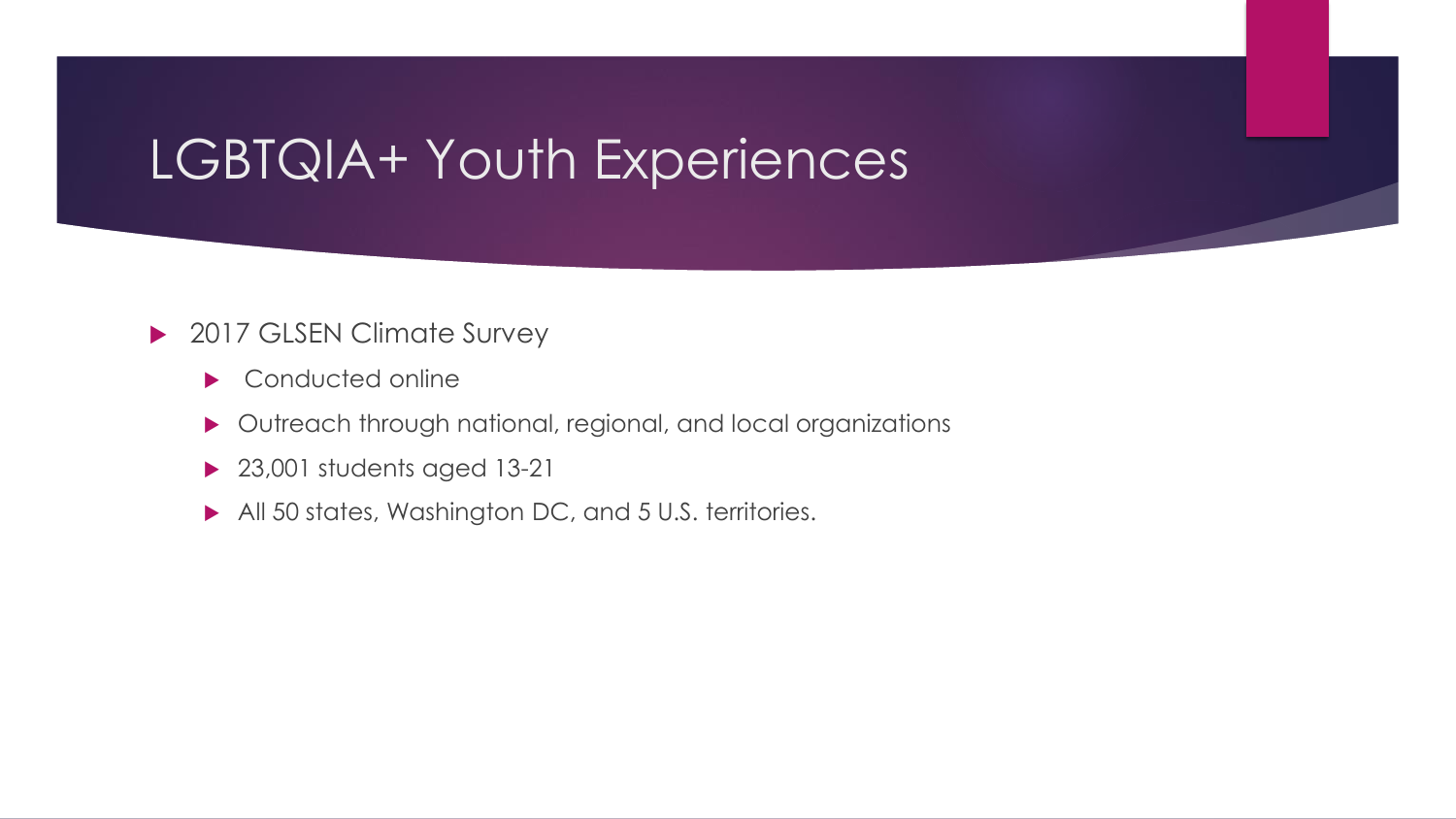- ▶ Higher likelihood of homelessness (20-45% of LGBTQ youth)
- Primary reason for homelessness for LGBQ (55%) and Trans (67%) youth was being forced out by parents or ran away because of sexual orientation, gender identity, or gender expression
- ▶ LGBTQ youth are over-represented in foster care system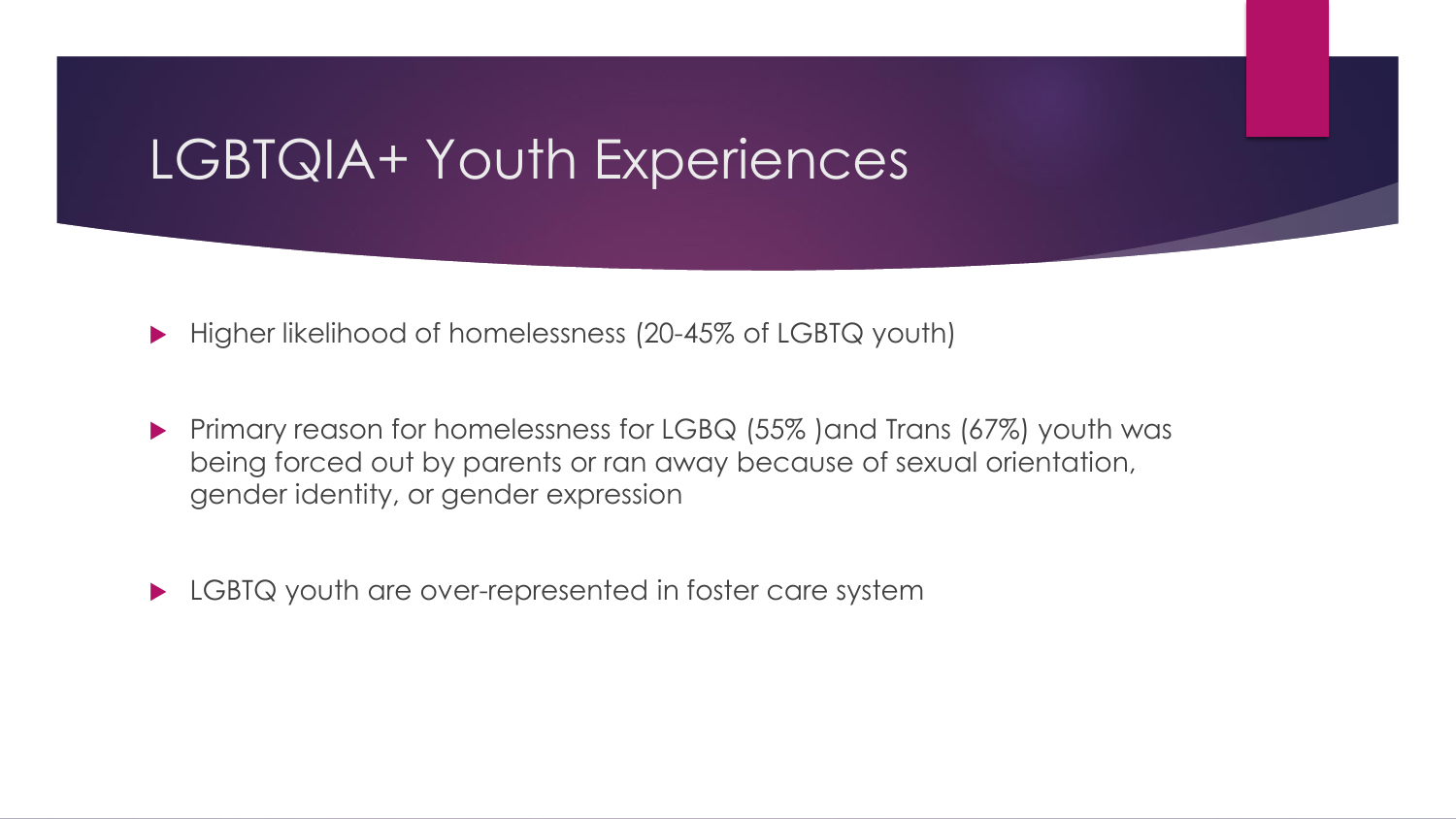#### Campus Pride (2010)

- $\triangleright$  N=5,149
- All 50 states
- All types of higher education institutions (>100)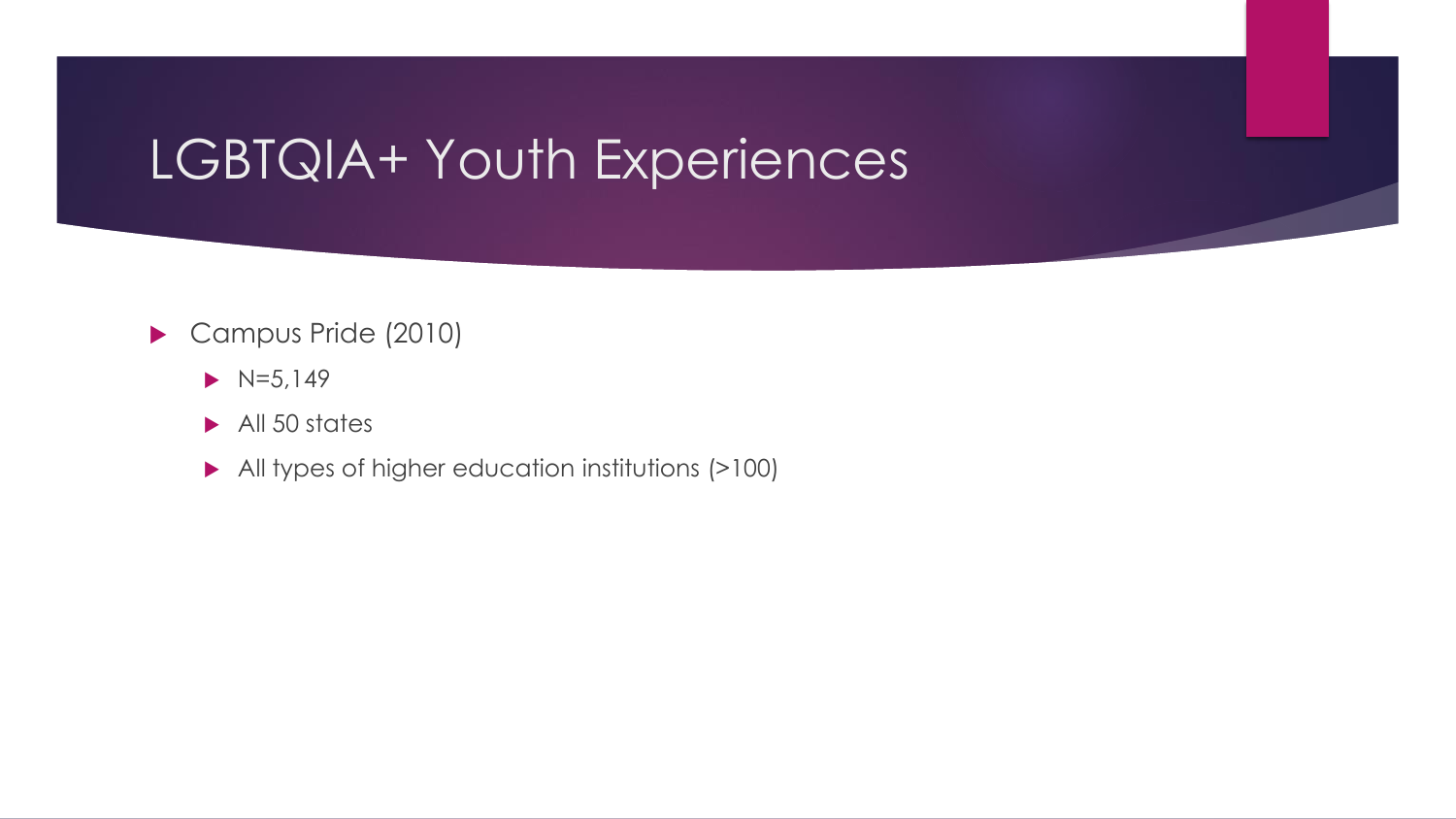- Changing legal name is frequently cost-prohibitive as well as a complex process.
- Changing legal gender marker requires procedures that are not accessible to most students.
- Conflict with parents/guardians due to sexual orientation, gender identity, or gender expression that makes getting information difficult or impossible.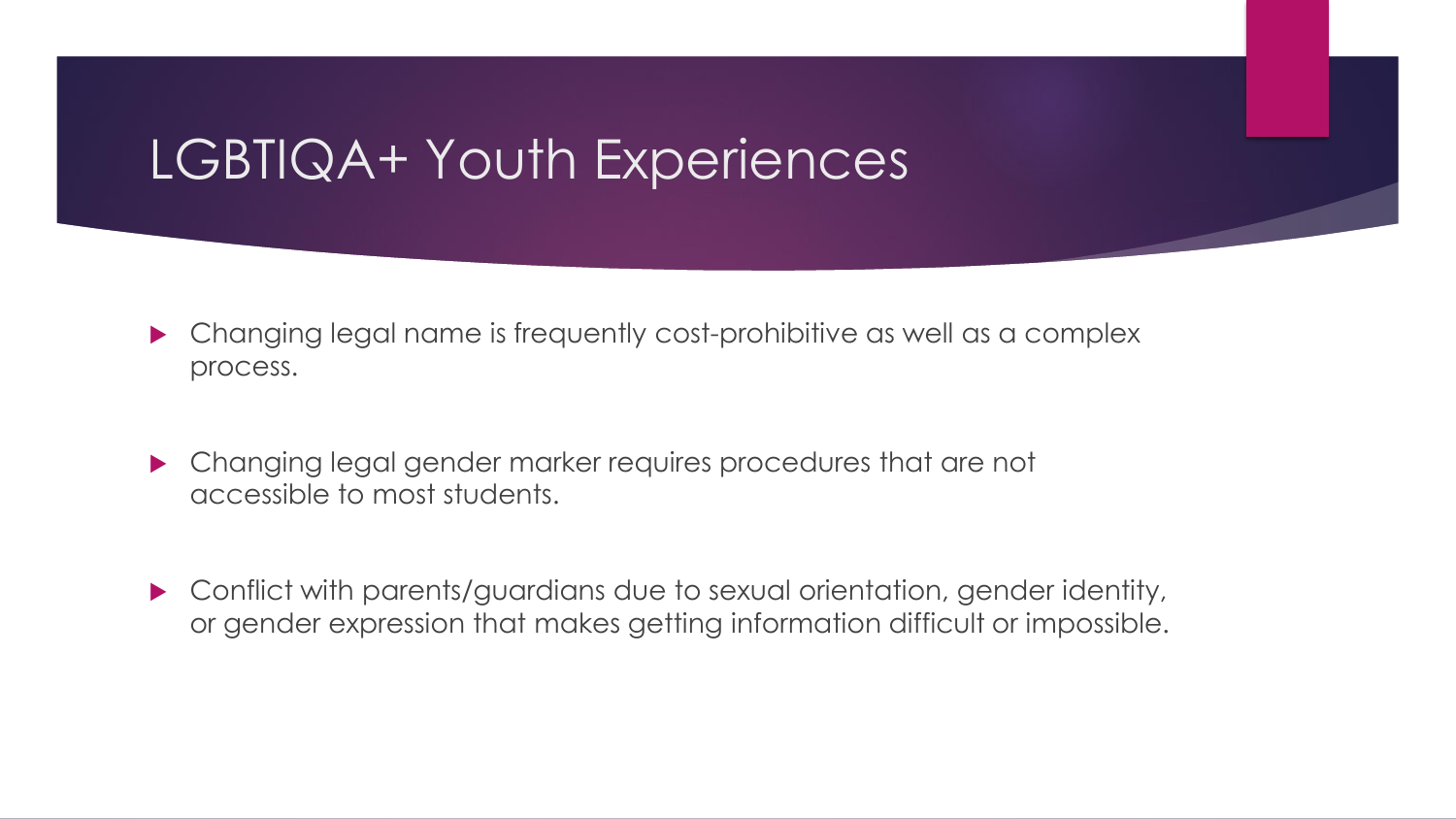#### LGBTQIA+ youth are resilient and more so in the presence of:

- **Family support**
- Peer support
- Social support
- Self-acceptance & Identity pride
- **Transitioning**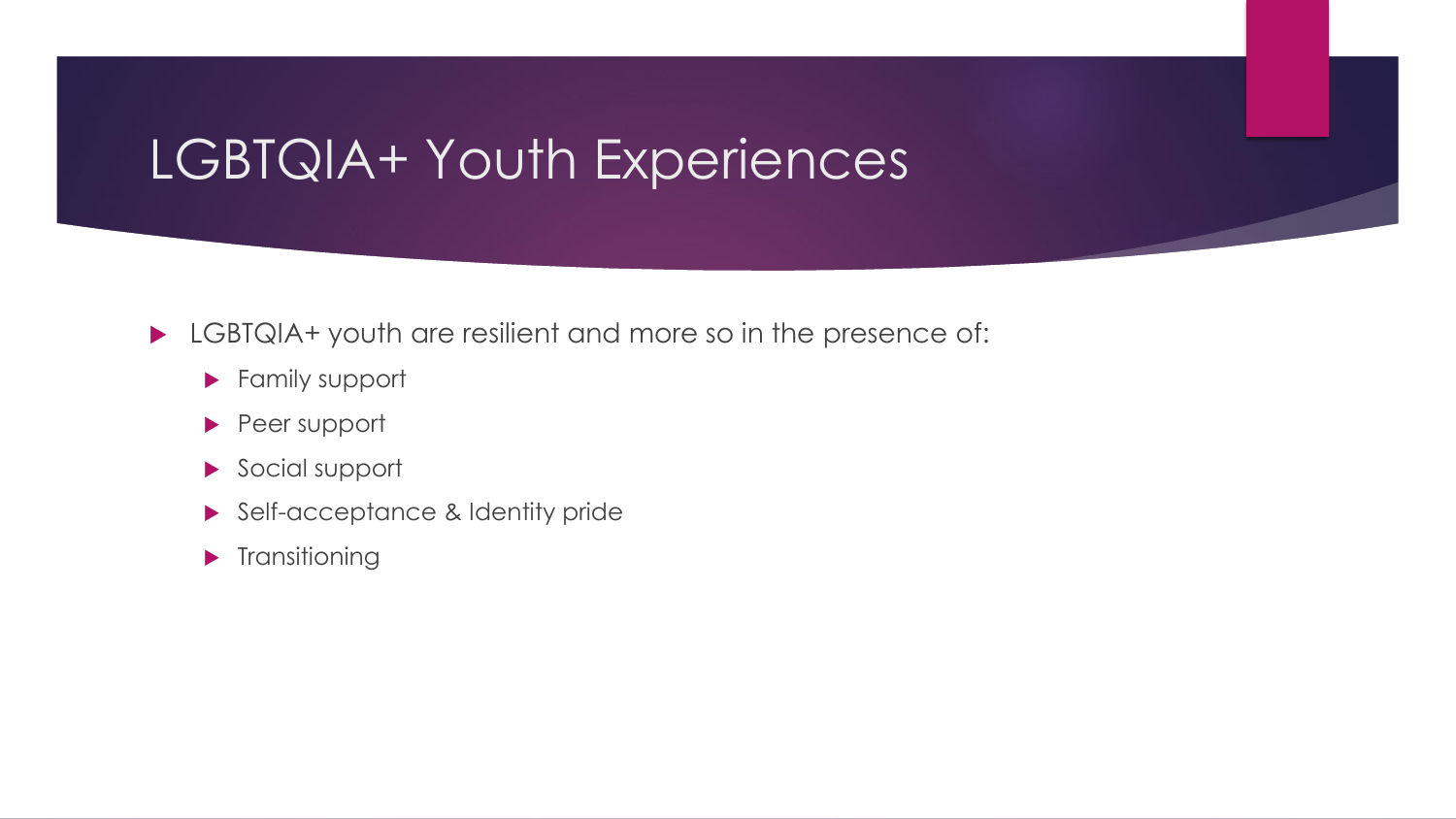- ▶ Educate yourself about LGBTQIA+ youth and same sex headed households
- **Investigate your own implicit bias and heteronormativity**
- Don't assume that a student's parents/guardians are cisgender and heterosexual
- Make sure your forms ask about parent/guardians in an inclusive way.
- $\blacktriangleright$  Include visible symbols of inclusion in the office
- On campus specific forms, include a way for students to indicate preferred name and pronouns.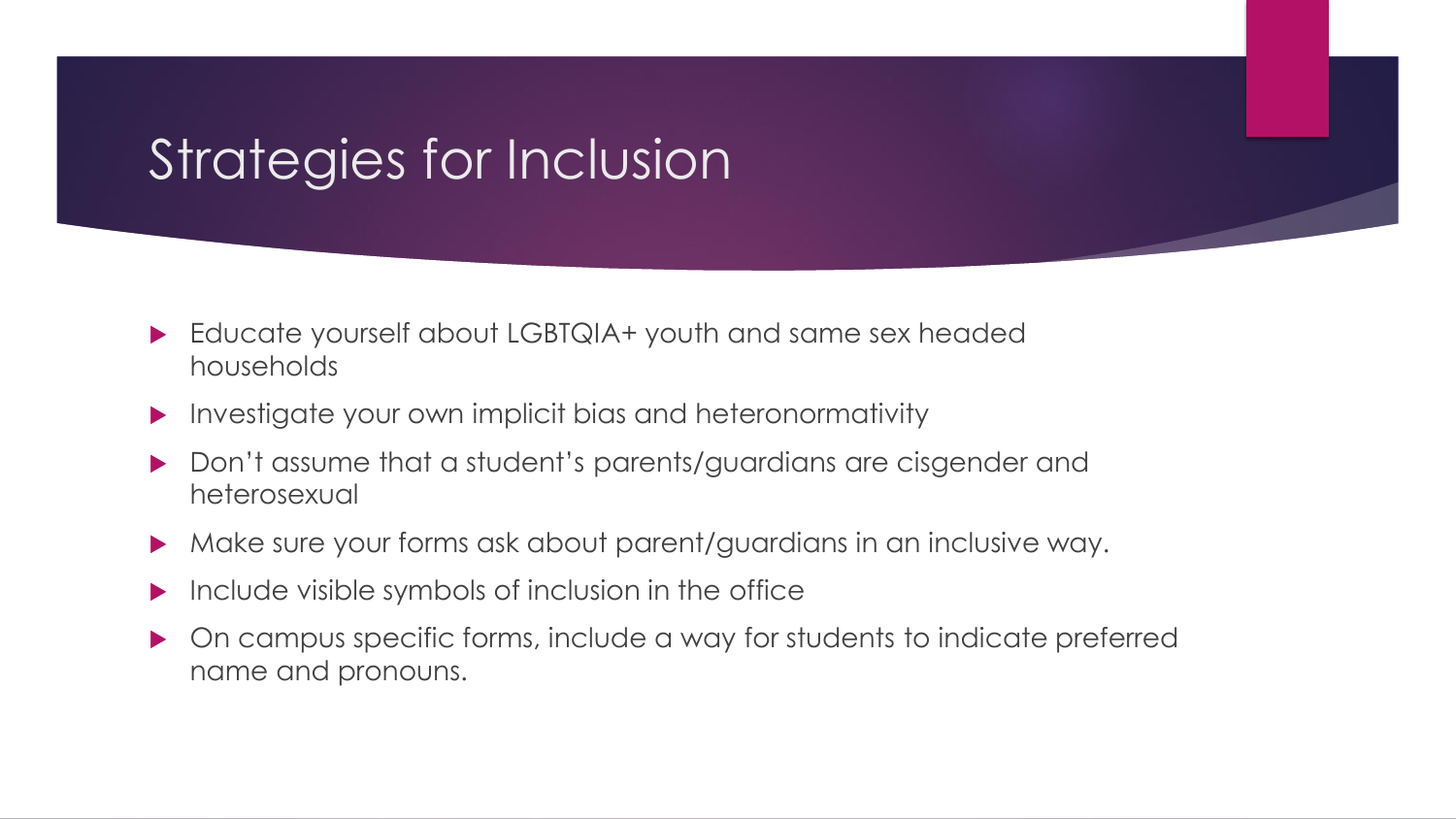- Make a gender nonspecific bathroom available and visible
- If calling someone from a waiting area, call by last name only. Use date of birth or student ID number to verify identity.
- **Offer your pronouns**
- Ask "what pronouns do you use?"
- Avoid gendering someone if you don't know their identity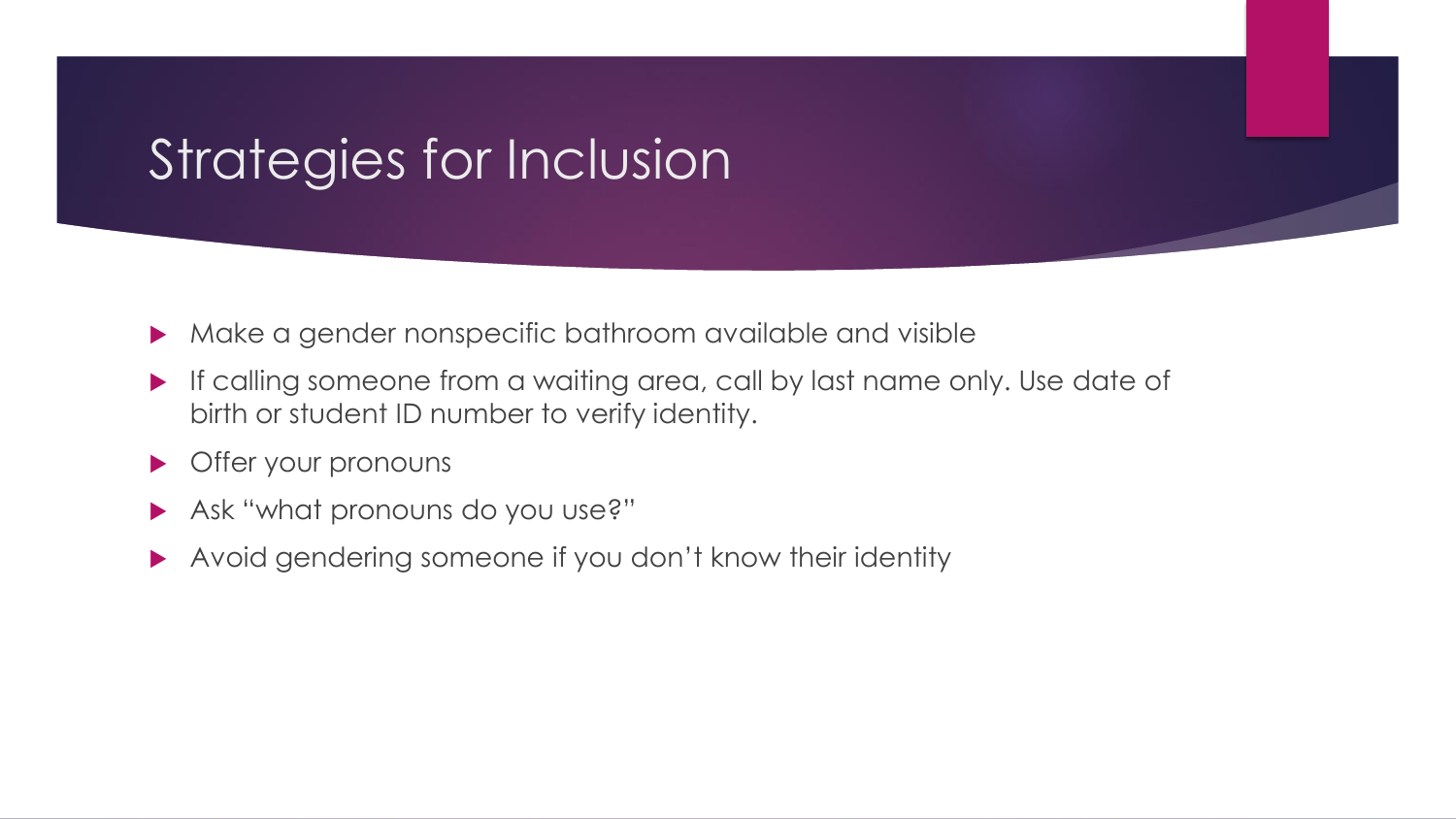- ▶ Where you must use legal name because of federal or state requirements, do so with an acknowledgement that you know it is problematic. In interactions with student, use preferred name.
- ▶ Recognize that LGBTQIA+ youth are more likely to have experienced homelessness, been in the foster care system or raised by someone other than parents.
- ▶ Consider independent student status for LGBTIQA+ students
- Be familiar with scholarships specifically for LGBTQIA+ students
- Work with your development officer to create a fund that benefits LGBTQIA+ students specifically.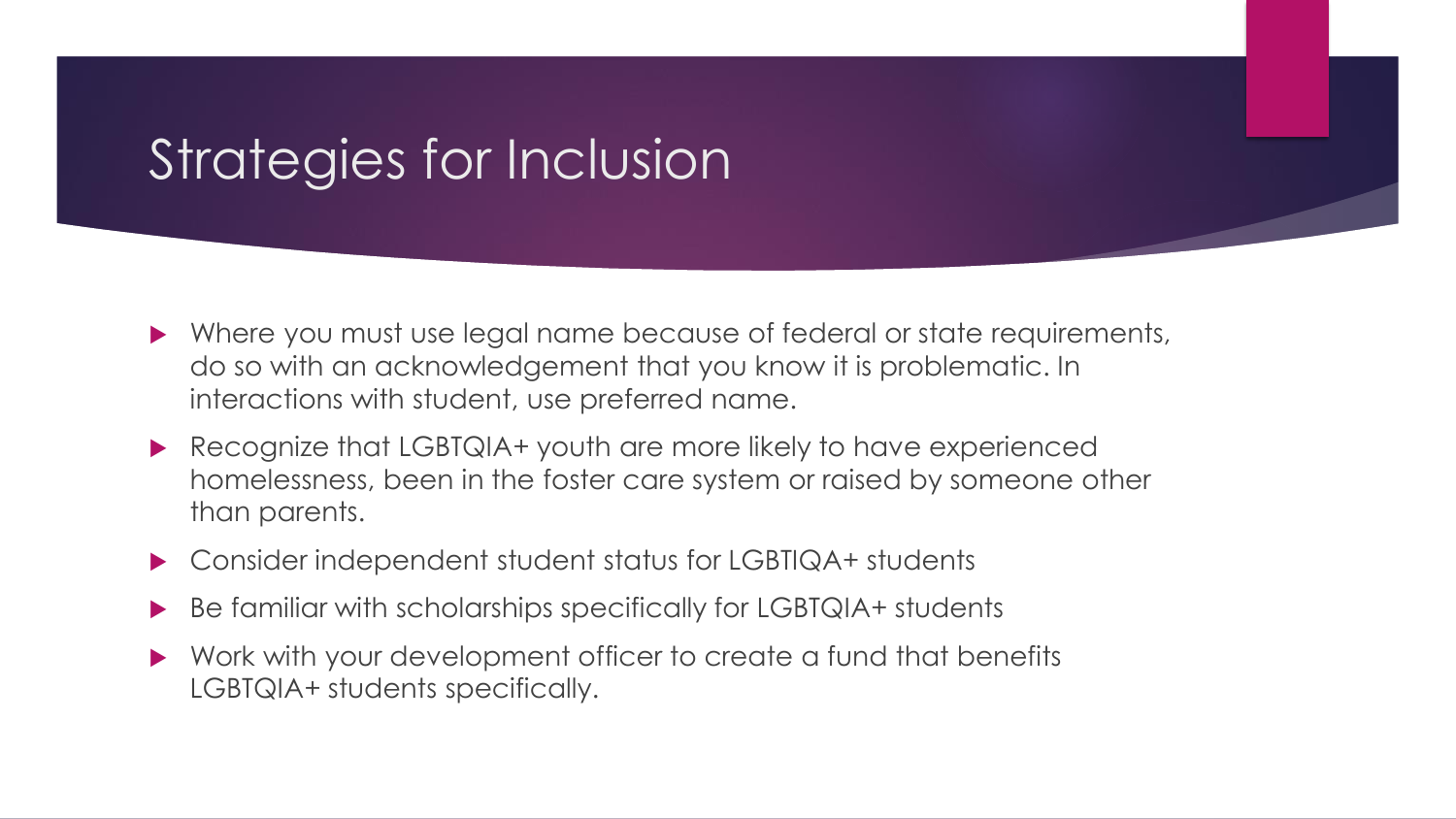Know and educate students about selective service requirements

- Individuals assigned female at birth and who changed their gender marker to male are **not** required to register. They will need to complete a request form for a "Status Information Letter" and provide a copy of their birth certificate.
- Individuals assigned male at birth and who changed their gender marker to female **are** still required to register.
- Contact the Registration Information Office with specific questions 1-888- 655-1825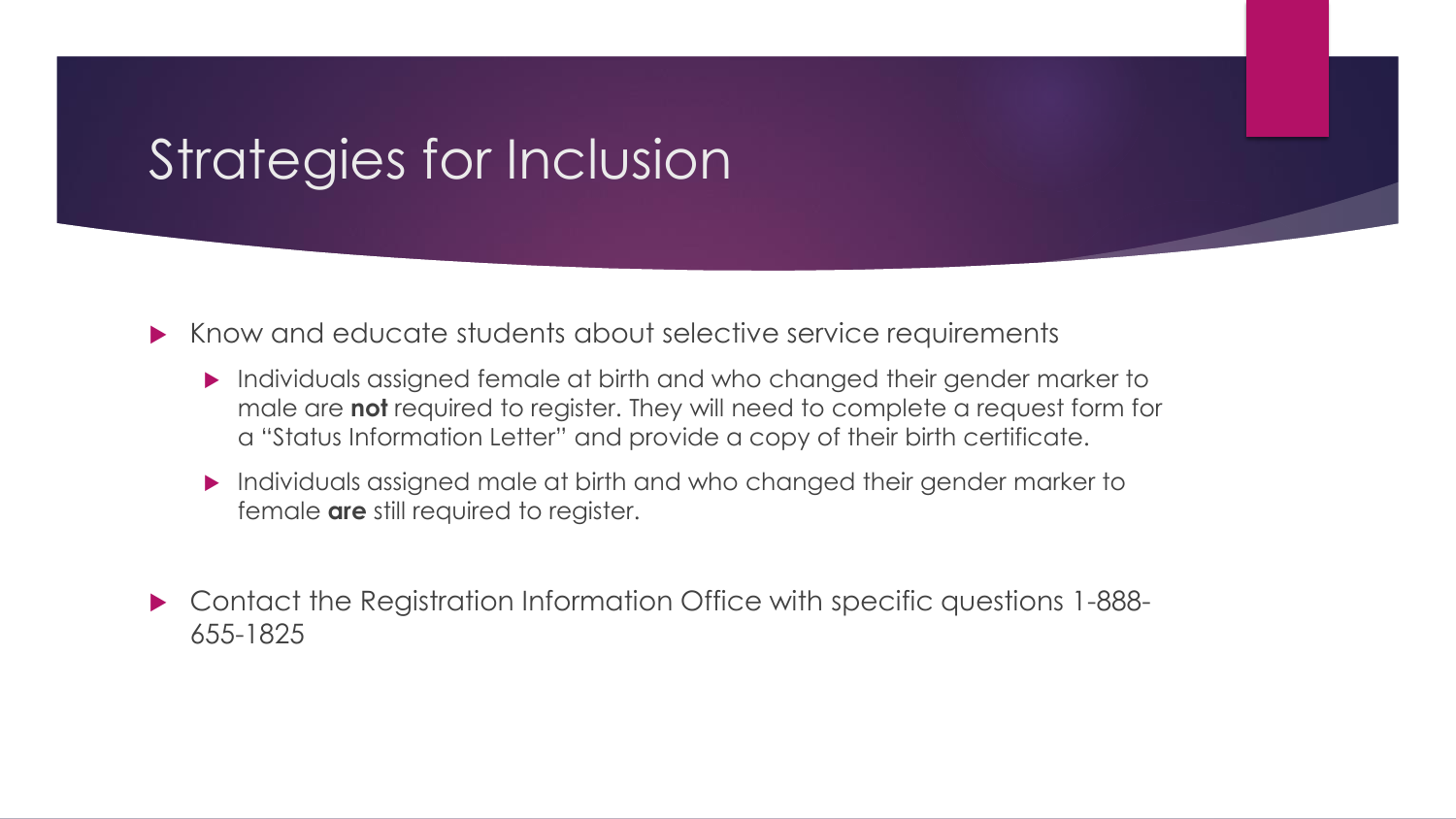

Point Foundation pointfoundation.org

Largest scholarship-granting organization for LGBTQ students Applications accepted November 1-January 28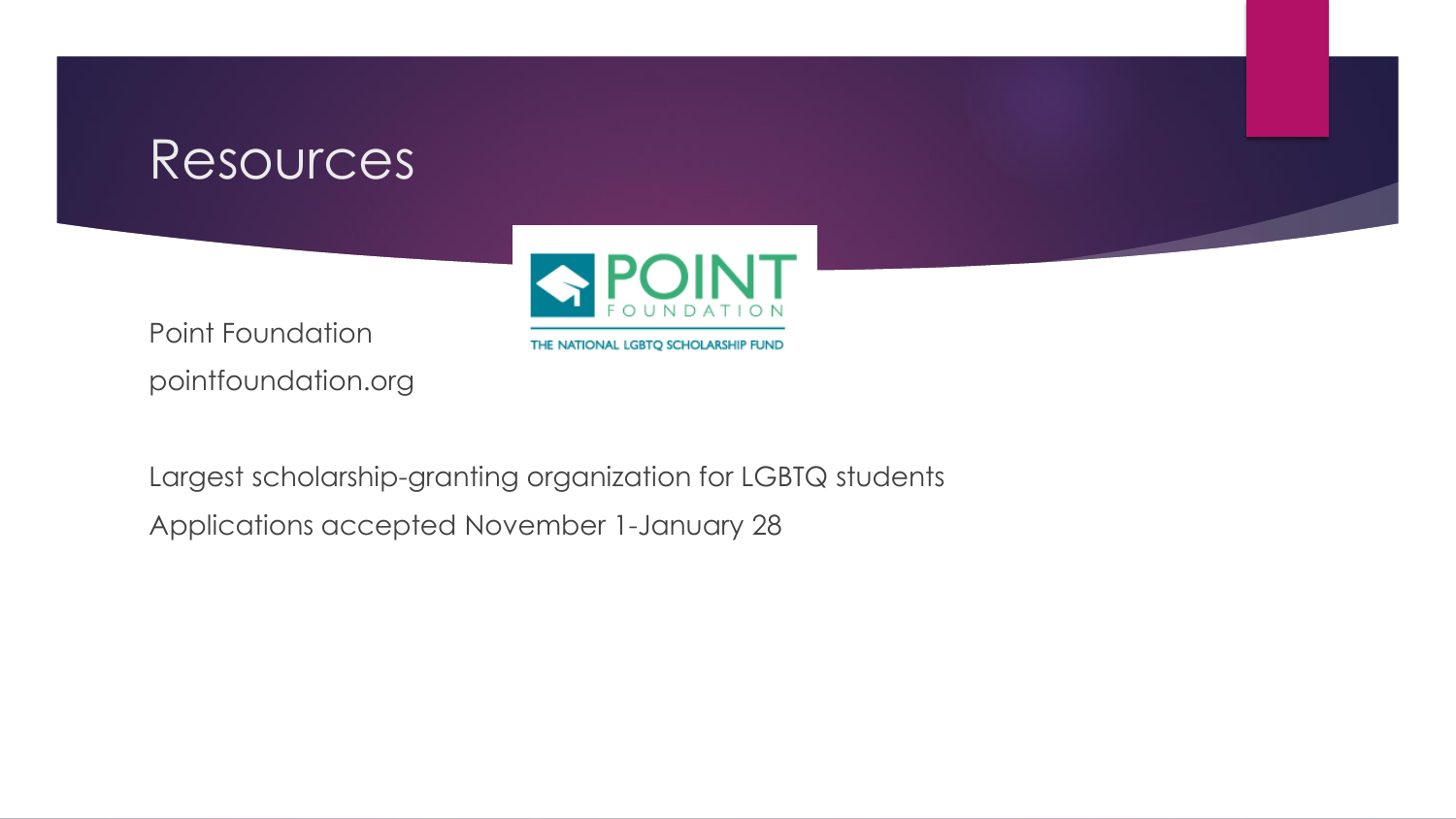Human Rights Campaign

www.hrc.org/resources/scholarship-database

Search by state to see listing of available scholarships

Nitro College www.nitrocollege.com/scholarships/lgbtq



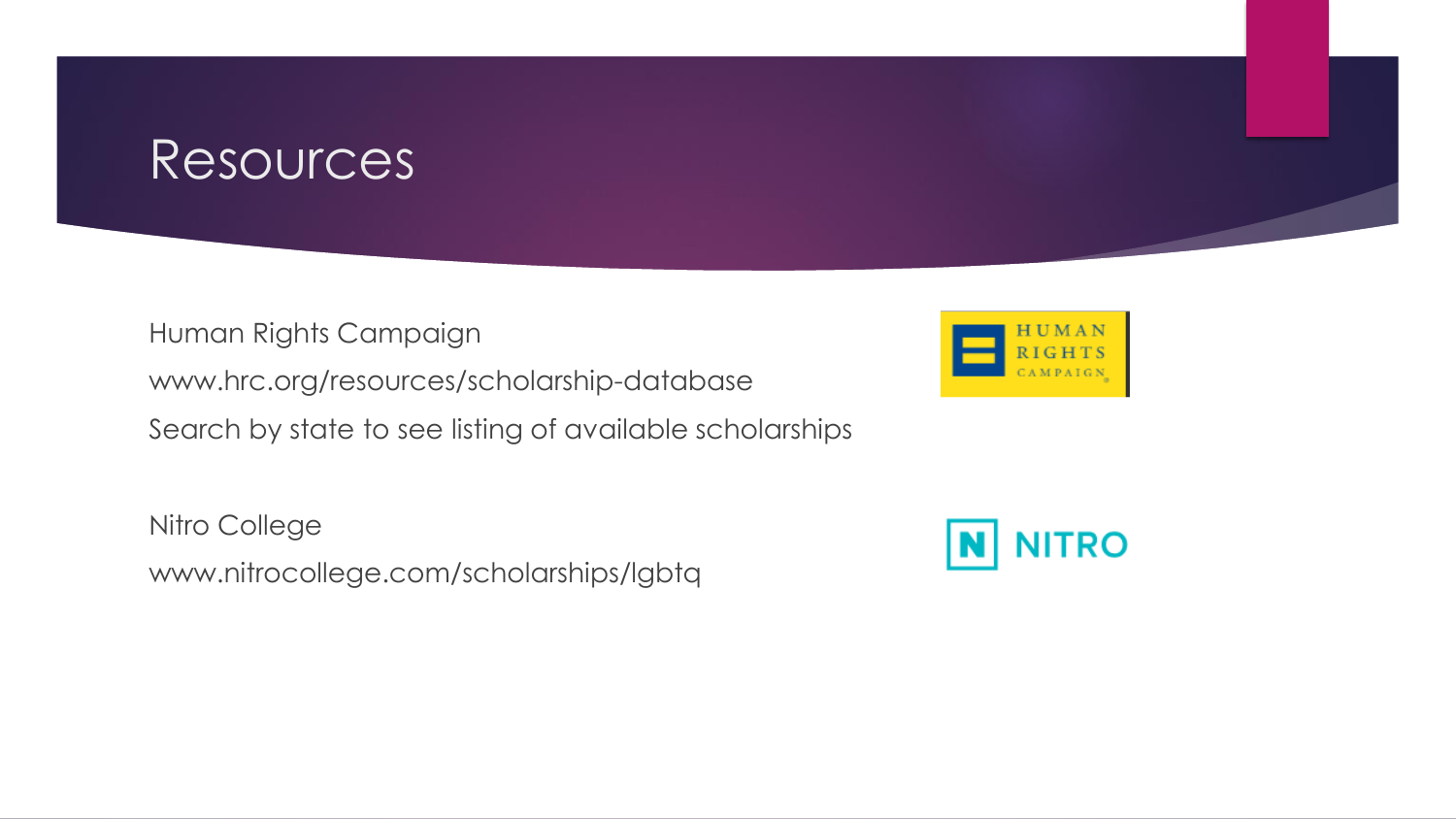# **TREXOR:**

Founded in 1998 by the creators of the Academy Award®-winning short film **TREVOR, The Trevor Project is the leading national organization providing crisis** intervention and suicide prevention services to lesbian, gay, bisexual, transgender and questioning (LGBTQ) young people ages 13-24.

thetrevorproject.org

Lifeline # 866-488-7386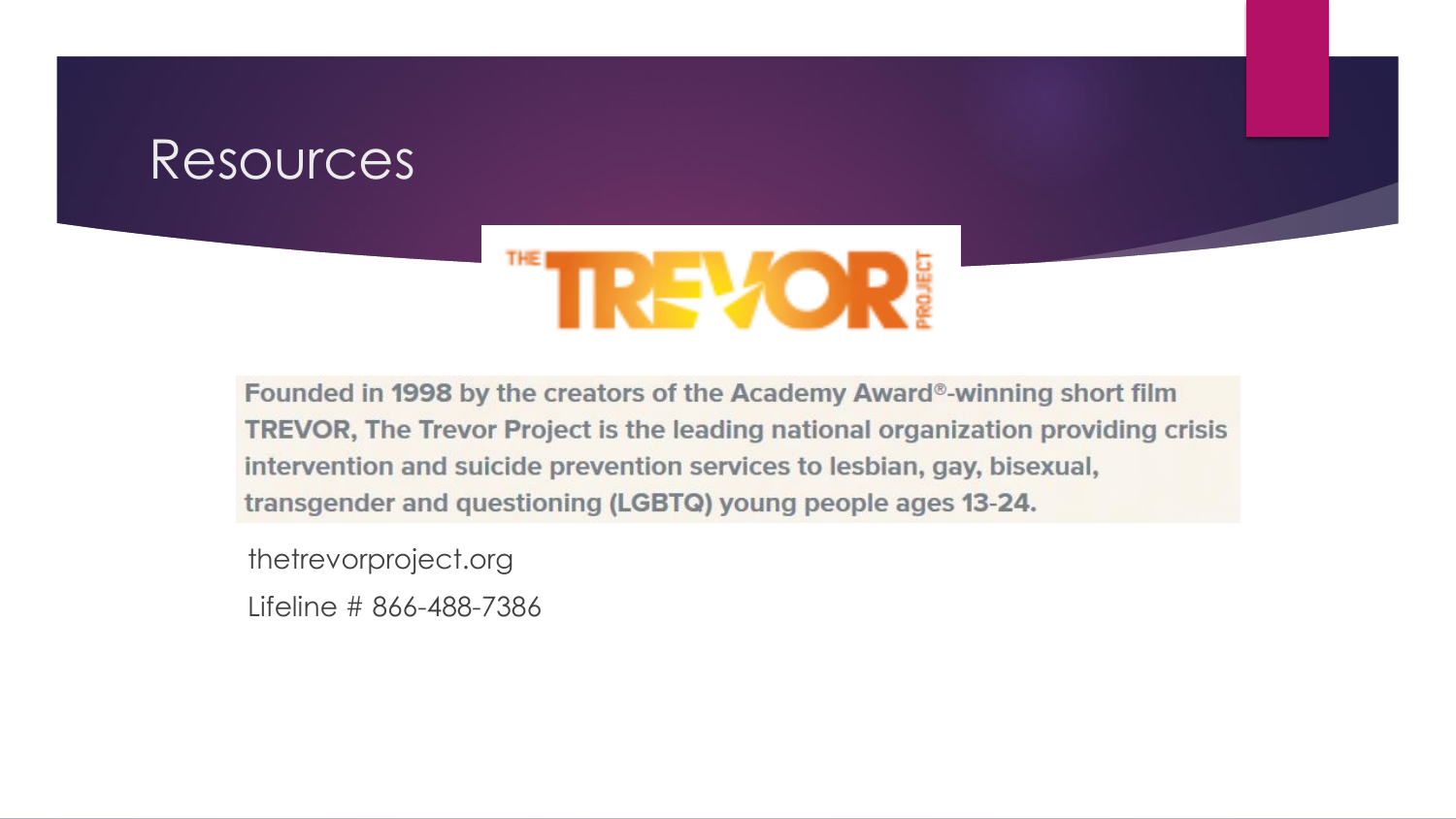Trans Lifeline

translifeline.org

Lifeline #877-565-8860



Trans Lifeline is a 501(c)3 non-profit dedicated to the well being of transgender people. We run a hotline staffed by transgender people for transgender people. Trans Lifeline volunteers are ready to respond to whatever support needs members of our community might have.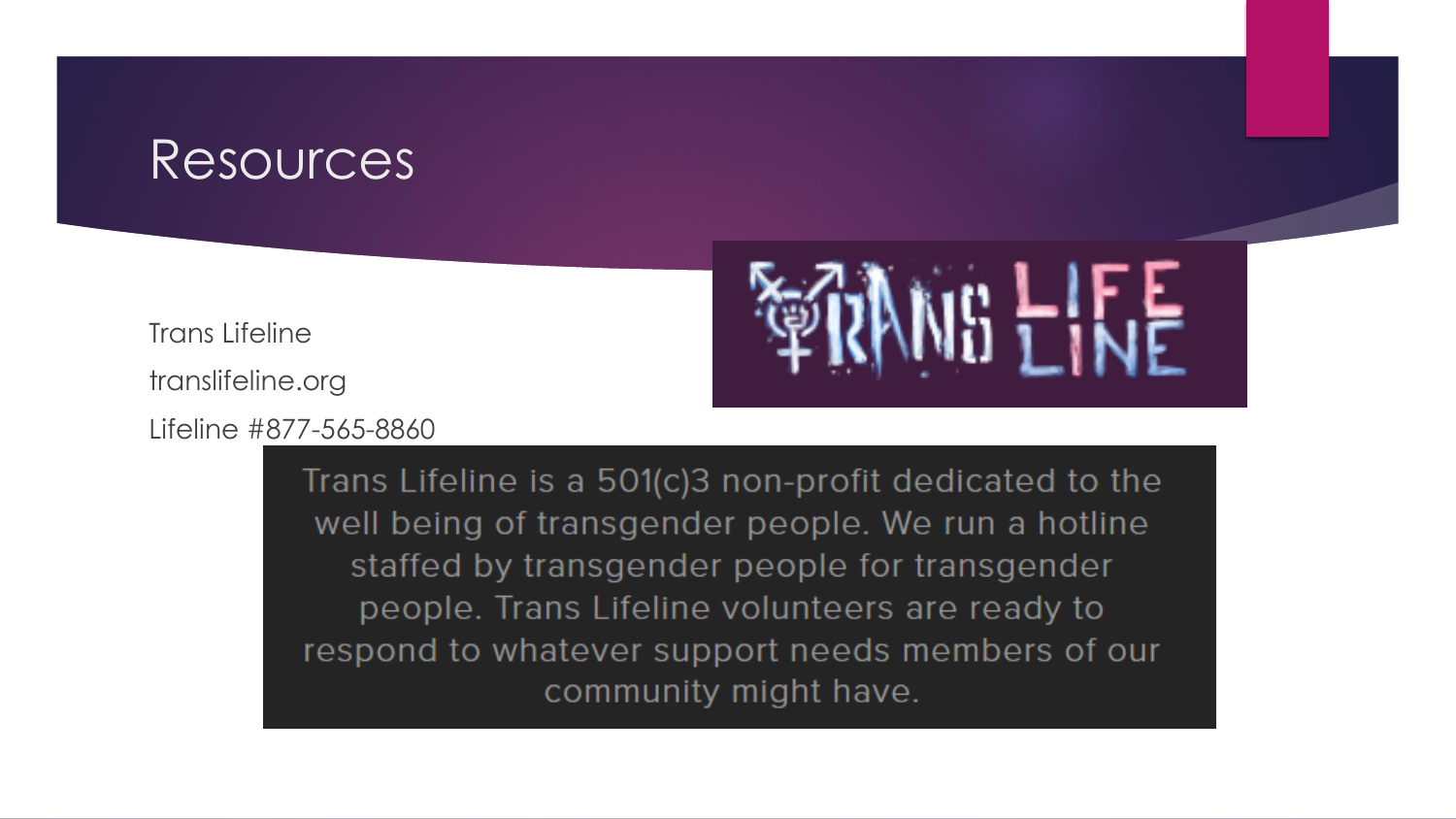#### Questions, Comments, and Other Resources

**Top** 

Start the presentation to see live content. Still no live content? Install the app or get help at PollEv.com/app